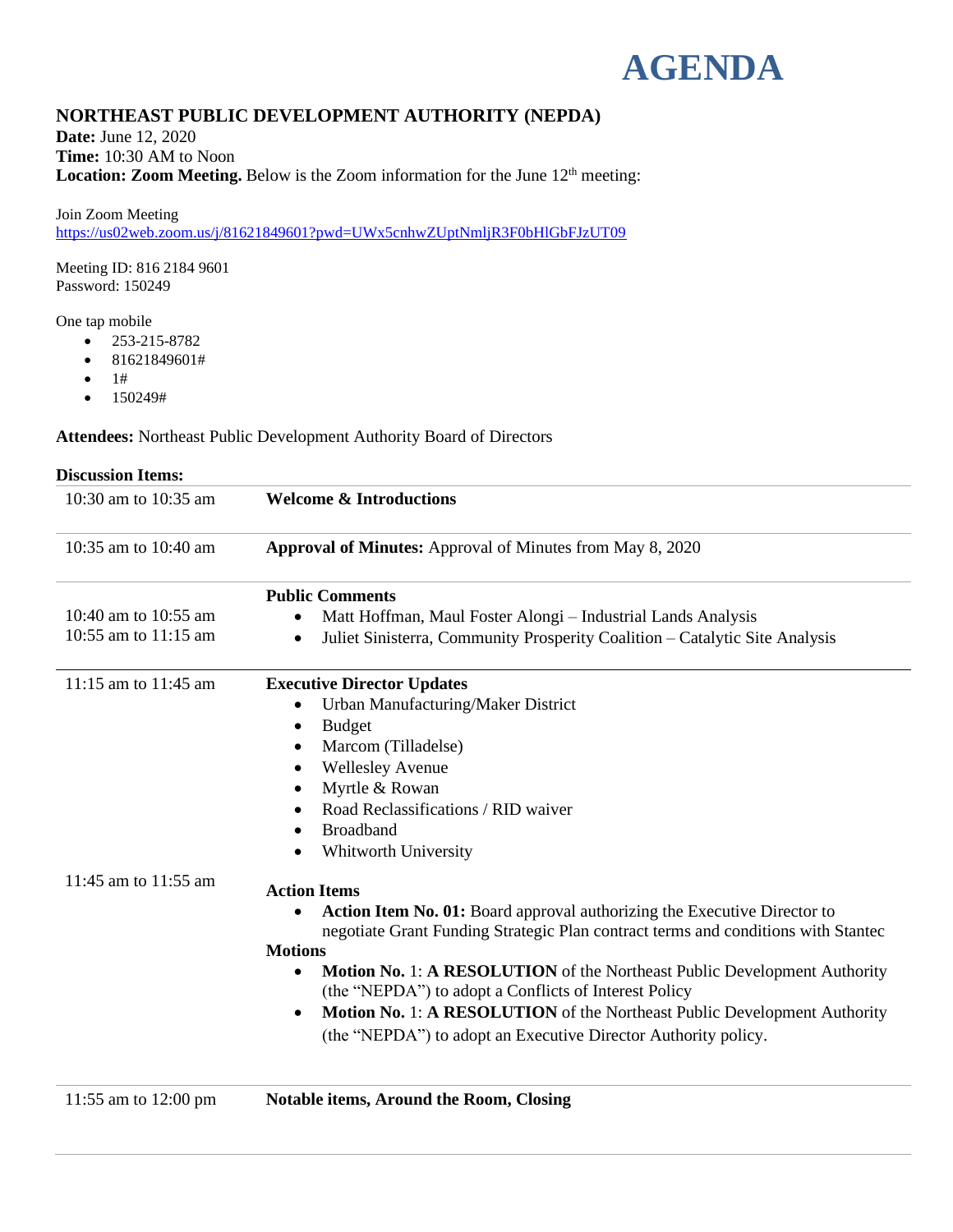

**NEXT MEETING**: July 10, 2020, 10:30 AM to Noon. Northeast Community Center, 4001 N Cook Street, Spokane, WA 99207 (south conference room, lower level).

## **DISCLOSURES**

**AMERICANS WITH DISABILITIES ACT (ADA) INFORMATION:** The City of Spokane is committed to providing equal access to its facilities, programs and services for persons with disabilities. Individuals requesting reasonable accommodations or further information may call, write, or email Human Resources at 509.625.6363, 808 W. Spokane Falls Blvd, Spokane, WA, 99201; or. Persons who are deaf or hard of hearing may contact Human Resources through the Washington Relay Service at 7-1-1. Please contact us forty-eight (48) hours before the meeting date.

**EXECUTIVE SESSION:** An Executive Session may be called during the meeting. The purpose must be announced and is limited by RCW 42.30.110. Examples include: (1) to discuss with legal counsel litigation, potential litigation and/or legal risks (RCW 42.30.110(1)(i)); (2) to consider the acquisition of real estate by lease or purchase when public knowledge regarding such consideration would cause a likelihood of increased price (RCW 42.30.110(1)(b)); and (3) to consider the minimum price at which real estate will be offered for sale or lease when public knowledge regarding such consideration would cause a likelihood of decreased price (final action selling or leasing public property shall be taken in a meeting open to the public)(RCW  $42.30.110(1)(c)$ ).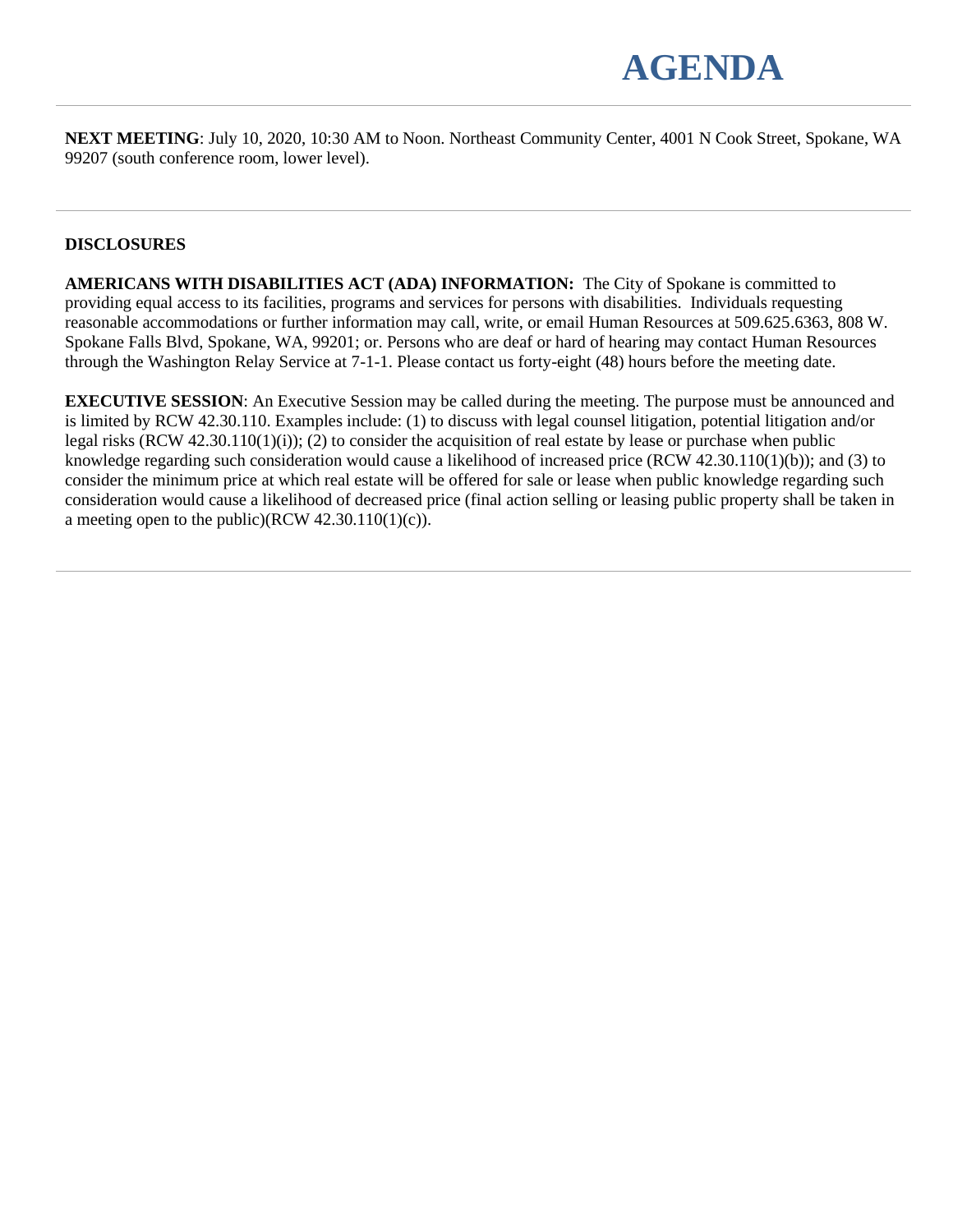## **NORTHEAST PUBLIC DEVELOPMENT AUTHORITY Minutes – Regular Meeting Date: 05/08/2020**

**Meeting called to order:** 10:30 AM

**Location:** Board Members and Public attendance via Zoom.

### **Welcome and Introductions**

Commissioner Kerns noted that a quorum was present.

#### **Attendees**:

NEPDA Board of Directors

- Josh Kerns
- Michael Cathcart
- Gerry Gemmill
- Scott Simmons
- Cheryl Stewart

Not in attendance: Jordan Tampien

#### Board Staff

- David Guthrie, Executive Director
- Megan Clark, EMLVO, Legal Counsel

Guests

- Ron Valencia, Spokane County
- Shae Blackwell, City of Spokane

### **Approval of Minutes**

Josh Kerns noted that there was a typo in the prior minutes. Subject to this correction, a motion was made by Michael Cathcart to approve the April 10, 2020 meeting minutes. The motion was seconded by Gerry Gemmill. The motion passed unanimously.

\_\_\_\_\_\_\_\_\_\_\_\_\_\_\_\_\_\_\_\_\_\_\_\_\_\_\_\_\_\_\_\_\_\_\_\_\_\_\_\_\_\_\_\_\_\_\_\_\_\_\_\_\_\_\_\_\_\_\_\_\_\_\_\_\_\_\_\_\_\_\_\_\_\_\_\_\_\_\_\_\_\_\_\_

#### **Board Updates**

Michael Cathcart indicated that he had briefed all council members about the need to "exempt" Beacon Hill from GFC waivers. Michael explained that the Development Agreement between the City and Beacon Hill included a provision to collect GFC's, which would be used to reimburse the developer for public (water system) related costs. Waiver of these fees eliminates the source of reimbursement revenues, and is inconsistent with the intent of the Development Agreement. This was an oversight that should be corrected. Council will consider the matter at the May  $18<sup>th</sup>$  council session.

### **Public Comment**:

No public comments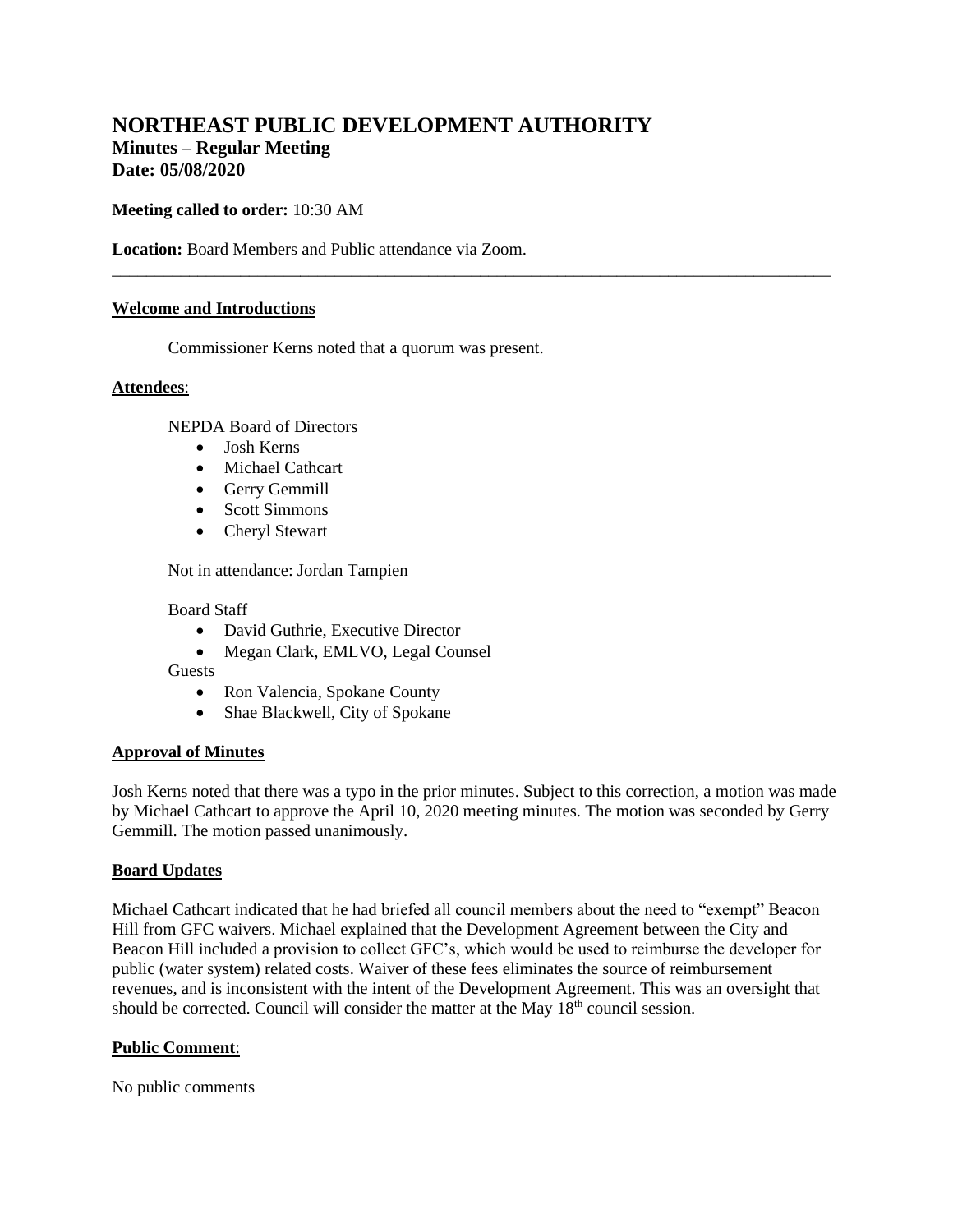## **Executive Director Updates**

• Marketing and Communications:

It was noted that the board approved awarding the NEPDA marketing and communication contract, including website to Tilladelse. Approval is subject to review and agreement of all contract terms and conditions by NEPDA legal counsel.

• Wellesley Avenue / NSC / 2020 TIB Grant

Contract with T-O Engineers fully executed. The Executive Director discussed the plans with the City of Spokane, (Katherine and Inga - Integrated Capital Management), who are supportive. They asked the NEPDA to confirm we can use NSC Wellesley interchange work as a "local match" for grant funding. Based on initial discussions, it appears that the Wellesley interchange was funded by the State of WA, while the NSC is federally funded. The state funding for the Wellesley interchange pairs well with the TIB grant application (State and State). The Executive Director is confirming with WSDOT Program Managers that we can use the Wellesley interchange work (\$40M+) as a local match. T-O Engineers prepared a proposed road section within the existing ROW of 55', which was reviewed by the board. The City said a 60' ROW is required. Therefore, ROW will have to be acquired. This is allowed with a TIB grant. It appears the Executive Director will need to secure an agreement from all property owners on the north side of Wellesley stating they will convey their property to the City for the ROW. This should be acceptable to the property owners because they will benefit from a new road if this grant is approved. Grant application date: August

• Havana & Rowan / 2021 TIB, EDA or Build Grant

The NEPDA would like to secure grant funding to improve a backbone grid network in The Yard, including Wellesley, Havana and Rowan. We believe we can leverage the federal NSC work as a local match. Local match dollars are required for most state or federal grants. The NSC is only going by once, so we need to leverage this opportunity to the extent possible.

• Beacon Hill – Permit Status

On 5/5/20, City Water Dept (James Sacamoto) said, "*The revised design for the Booster Station has been sent to the DOH along with the plans and design for the Tank*." On 5/7/20, Pete Rayner wrote to the SBA, stating "*Beacon Hill is developing the largest residential property in the City of Spokane. Beacon Hill is also in the poorest zip code in the State of Washington. Our area is desperate for housing. The shutdown occurred in mid construction. We will be extremely challenged to complete the project per our loan commitments. The builders, our buyers, are also shut down. Needless to say this program could make the difference*."

• Whitworth University

It was noted that an intern from Whitworth University started working for the NEPDA (20 hours a week). He is creating a database of about 350 businesses in the NEPDA. This includes contact information. Only about  $1/3<sup>rd</sup>$  response rate so far. He is asking, 1) whether they will agree to meet with the Whitworth MBA students who are studying barriers to development in the northeast, 2) perform an internet speed test, and provide us with the download/upload speeds and ISP, 3) ask whether they would support a Hillyard Chamber of Commerce.

### • Hillyard Chamber

On 4/21/20, The NEPDA Executive Director met with Toby Broemmeling, Executive Director of the West Plains Chamber of Commerce about forming a Hillyard Chamber of Commerce. Membership benefits include increased P/R and a unified voice politically (Govt. Affairs). He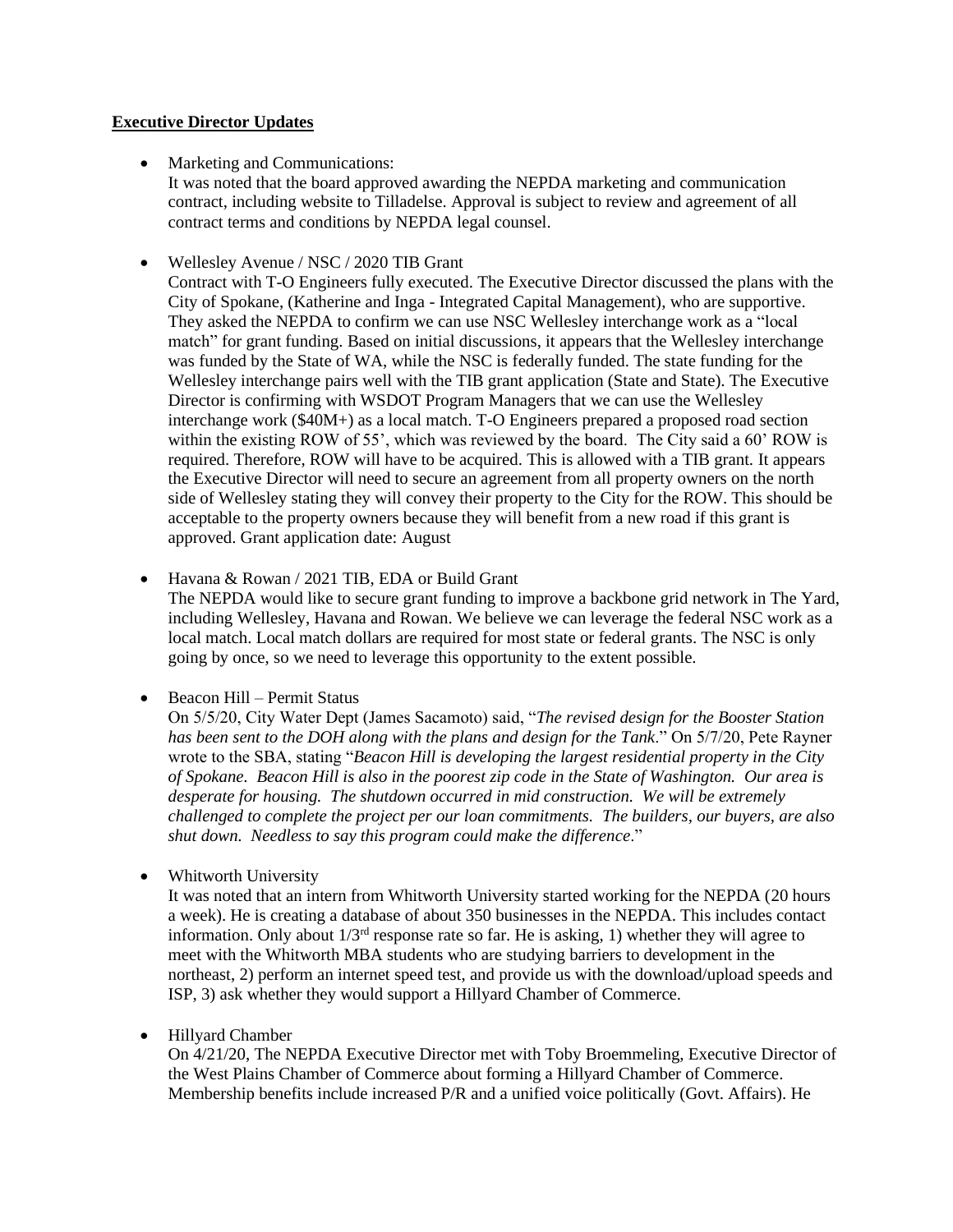questioned the financial viability and effectiveness of a Hillyard Chamber, and suggested a "CEO roundtable" with the largest companies in the area would be more effective. He said that the West Plains Chamber works because it represents the Tribes, EWU, SIA, etc. Small businesses have little say, and they tend to be focused on issues that should be handled by a "merchant association," not a Chamber. The Board confirmed Toby's conclusions, and concluded this is not something the NEPDA will lead. We will support the effort if others take the lead.

• CARES Act – Spokane County.

The Executive Director confirmed that County CARES Act funding cannot be used for economic development related activities. This was confirmed by Commissioner Kerns.

- Other
	- o Wellesley Ave. It was noted that in addition to the right-of-way alignment and road design, geotechnical and environmental work may be required for a more accurate cost estimate to include as part of our TIB grant application.
	- o 2017 Master Plan update. The Executive Director noted that the NEPDA contains approximately 680 parcels of less than .75 acres, and over 180 single family homes in industrially zoned property. Only 29 parcels contain buildings of greater than 10,000 SF. While there are a handful of larger parcels, particularly in the County, small parcels are not suitable for larger businesses. Therefore, the NEDPA must focus on small and midsized business recruitment. Furthermore, single family is typically not compatible with industrial uses. We must consider ways to incentivize purchases of single family homes and their rapid conversion to business/industrial uses.
	- o Grant Funding Strategic plan. Gerry Gemmill suggested speaking with The County Grants Administrator about the merits of hiring a consultant to help the board prepare a strategic grant funding plan. In response to Gerry's request, the Executive Director Spokane with Kari Grytdal, Spokane County Grants Administrator about the merits of retaining a consultant to develop a strategic grant funding plan. Kari is supportive. In response to this conversation, on 4/27 Kari wrote, "*The primary topic of conversation was the consideration of hiring an Engineer as a consultant to assist NEPDA in creating a strategic plan. I see no downside to the creation of such a plan. In creating strategic plans, it is always important to have an independent third party lead the discussions and assist the organization in it's' efforts. Hiring a consultant with specialized skills is vital to creating a workable final product. The creation of such a plan would be instrumental in identifying priorities for NEPDA, and funding opportunities which would result in the highest probability of success. The strategic plan would also allow NEPDA to be more competitive in funding opportunities. The plan adds credibility in the eyes of the funders. The plan typically includes community input which is necessary in receiving any grant funding. Additionally, the strategic plan also provides guidance to both staff and the Board for future project planning*."
	- o Broadband. It was discussed and agreed that high quality broadband is a precondition to attracting high quality next generation businesses. The Executive Director said that he would like to request broadband feasibility study proposals from at least two engineering firms.
	- $\circ$  BNSF. It was noted that we have built a solid relationship with the BNSF economic development manager for the region, who (at the request of the NEPDA) agreed to participate in SRTC Work Group (The Spokane Regional Freight Study and Investment Strategy). The results of this work group will include analyses that will provide a solid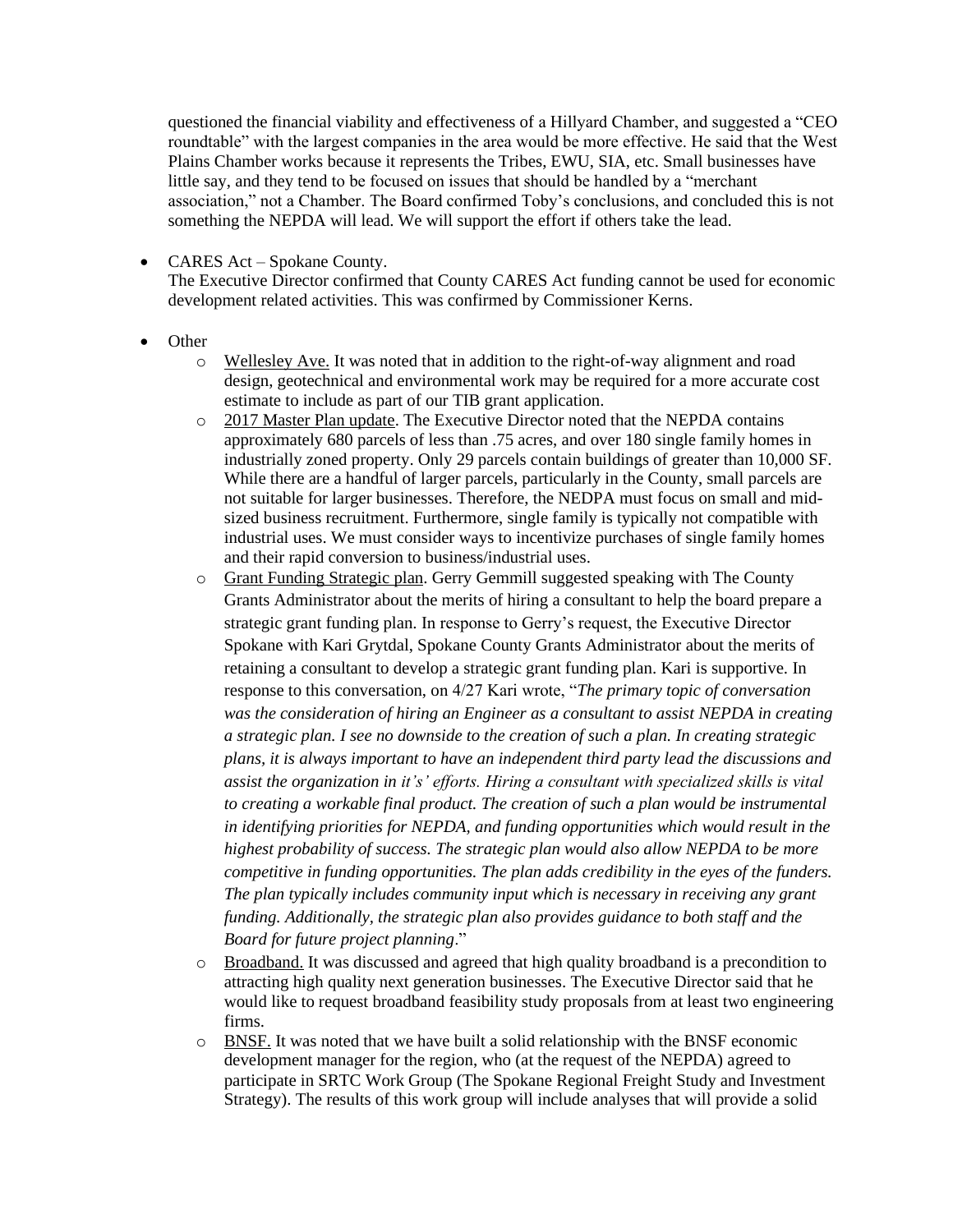foundation from which to identify a regional freight improvement strategy that can be incorporated in SRTC's next metropolitan transportation plan (MTP) update. This will include crafting a set of policy recommendations to guide future freight-related planning efforts, identifying key freight performance measures, and developing a prioritized list of freight projects addressing regionally significant needs identified in the study*.* Benefits include, securing buy-in from SRTC on grants via our (NEPDA) advocacies. Also, data could also be used to support a potential "Freight and Mobility" federal grant, which is on-par with BUILD, except the emphasis is on funding trucking, rail, and port/water infrastructure. The Executive Director noted that this is a long shot, but worth the effort.

- o Hillyard Visioning Study. The Executive Director noted that he met with City of Spokane Planning Department, who expressed strong support for a new visioning plan for the Hillyard area, particularly downtown Hillyard. The current section of NSC will be complete in 3-years, at which time truck traffic will be reduced. One of the challenges to redevelopment in downtown Hillyard has been the heavy freight traffic on Market and Haven. When this heavy freight traffic is diverted to the NSC, we have an opportunity to slow the traffic, narrow the streets, widen sidewalks, increase public space, increase green spaces, all of which are conducive to a pedestrian and retail activity. It was further noted that we should consider promoting Hillyard Maker District, similar to the Bend Maker District. Shae Blackwell suggested another comparable area, called Fountains Square in Indianapolis. This is a former industrial area which had suffered for decades. It has subsequently been revitalized as a trendy artisan focused maker and entertainment district.
- o Hillyard zoning and code analysis. The Executive Director noted that he had met with City of Spokane Planning Department about the need for a comprehensive zoning and building code analysis, to identify requirements or limits which act as barriers to development, or to incentivize development. The goal is to enhance financial feasibility of development. Planning staff was lukewarm to this suggestion. Scott Simmons said that the NEPDA needs to drive this effort, and to ask our elected officials to support this work. Michael Cathcart confirmed his willingness to help with zoning or code changes needed to incentivize additional development.

Scott Simmons asked for updated financial projections before committing to any additional engineering, planning or similar initiatives. The Executive Director indicated he would have updated financial projections at the June board meeting.

- Covid-19. Discussion ensued as to whether the NEPDA can help facilitate the following:
	- o Northeast distribution center for supply of business PPE
	- o Utilize existing supply chain in northeast Spokane to distribute PPE
	- o Identify northeast businesses that can pivot quickly to produce PPE

It was determined that the above would be managed by City and County, and further action by the NEPDA was not required at this time. Josh Kerns suggested speaking with the Department of Emergency Management and the County Health Department Director to confirm.

#### **Action Items**

• **Action Item No. 01:** Executive Director discussed the possibility of requesting Spokane County CARES Act funding for board approved NEPDA priorities. It was determined that CARES Act funding is not available for economic development. The Executive Director requested board